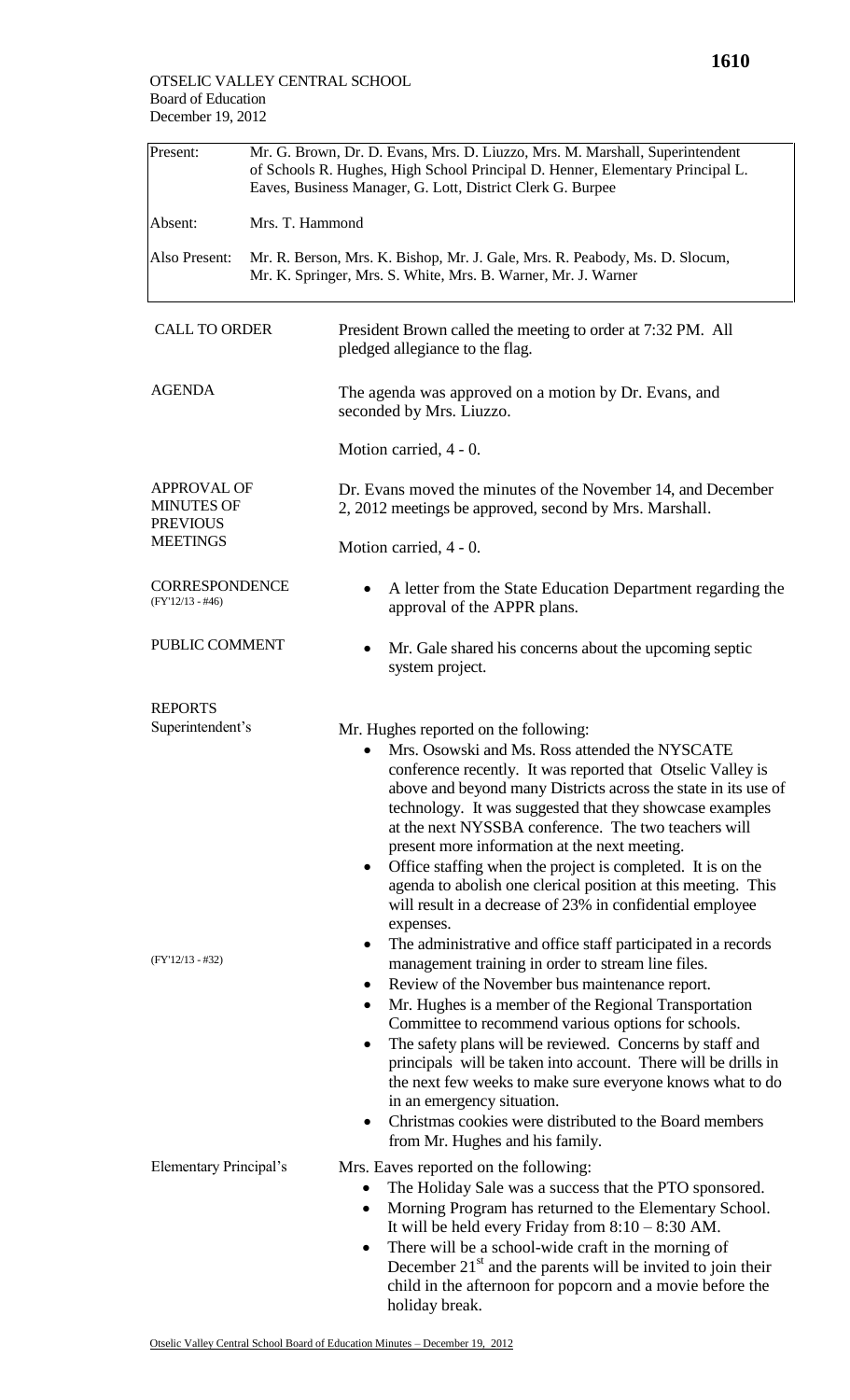• The High School Library Club will be reading to the

|                                                     |                                                                                                                                                                                                                                                                                                                                                                                                                                                                                                                                                                                                                                                                                                                                                                                                                                                                                                                                                                                                                                                                                                                                                                                                                                                                                                                                                                                       | students on December 21 <sup>st</sup> as well.                                                                                                          |  |  |
|-----------------------------------------------------|---------------------------------------------------------------------------------------------------------------------------------------------------------------------------------------------------------------------------------------------------------------------------------------------------------------------------------------------------------------------------------------------------------------------------------------------------------------------------------------------------------------------------------------------------------------------------------------------------------------------------------------------------------------------------------------------------------------------------------------------------------------------------------------------------------------------------------------------------------------------------------------------------------------------------------------------------------------------------------------------------------------------------------------------------------------------------------------------------------------------------------------------------------------------------------------------------------------------------------------------------------------------------------------------------------------------------------------------------------------------------------------|---------------------------------------------------------------------------------------------------------------------------------------------------------|--|--|
| High School Principal's                             | Mr. Henner reported on the following:<br>Change in the time spent on parent conferences is being<br>considered. With the advances in technology, especially<br>the home access center for parents to track their child's<br>progress, there is more communication with parents and<br>perhaps a full day is not needed for a parent conference<br>day.<br>The Morning Sports Academy is picking up momentum.<br>٠<br>Participation increased at the winter semi-formal dance.<br>$\bullet$<br>A lot of excitement is building for the senior night for the<br>$\bullet$<br>basketball teams. Special t-shirts will be available for sale<br>as well as special uniforms to be worn by the athletes. All<br>proceeds will benefit Coaches versus Cancer.<br>An e-mail was shared from Blessed Virgin Mary school<br>$\bullet$<br>stating how nice it is for them to come to this school with<br>the kind, helpful, and considerate staff and fans.<br>The wrestling program is off to a great start. Different<br>$\bullet$<br>formats are being explored, one being a Varsity 7-12 team.<br>The cheerleading uniforms that are being considered<br>٠<br>declared surplus are very old ones. One generation of<br>uniforms will be kept in the event they are needed as<br>replacements.<br>In general, Mr. Henner is very proud of everything going<br>$\bullet$<br>on in the school. |                                                                                                                                                         |  |  |
| Business Manager's                                  | Mr. Lott reported on the following:                                                                                                                                                                                                                                                                                                                                                                                                                                                                                                                                                                                                                                                                                                                                                                                                                                                                                                                                                                                                                                                                                                                                                                                                                                                                                                                                                   |                                                                                                                                                         |  |  |
| $(FY'12/13 - #48)$<br>$(FY'12/13 - #49)$            | Contractual and cooperative services chart.<br>Mr. Berson explained the internal auditor RFP process and<br>$\bullet$<br>recommendation.<br>The application for refund of taxes resolution.<br>٠<br>Internal claims auditor findings.<br>$\bullet$<br>Gift to the school.<br>Operations and Maintenance report prepared by Mr.<br>$\bullet$<br>Springer.                                                                                                                                                                                                                                                                                                                                                                                                                                                                                                                                                                                                                                                                                                                                                                                                                                                                                                                                                                                                                              |                                                                                                                                                         |  |  |
|                                                     |                                                                                                                                                                                                                                                                                                                                                                                                                                                                                                                                                                                                                                                                                                                                                                                                                                                                                                                                                                                                                                                                                                                                                                                                                                                                                                                                                                                       | FLEX spending roll-out for OVTA members.                                                                                                                |  |  |
| Board Member's                                      | The following topics were discussed:<br>On behalf of the Board, Mrs. Marshall presented the clerk<br>with a poinsettia.<br>There was a report on the Legislative Breakfast on<br>٠<br>December 8, 2012.                                                                                                                                                                                                                                                                                                                                                                                                                                                                                                                                                                                                                                                                                                                                                                                                                                                                                                                                                                                                                                                                                                                                                                               |                                                                                                                                                         |  |  |
| <b>Financial Reports</b><br>$(FY'12/13 - #50)$      | Motion by Mr. Brown, to accept the November financial reports as<br>presented. Second by Dr. Evans.                                                                                                                                                                                                                                                                                                                                                                                                                                                                                                                                                                                                                                                                                                                                                                                                                                                                                                                                                                                                                                                                                                                                                                                                                                                                                   |                                                                                                                                                         |  |  |
|                                                     | Motion carried, 4 - 0.                                                                                                                                                                                                                                                                                                                                                                                                                                                                                                                                                                                                                                                                                                                                                                                                                                                                                                                                                                                                                                                                                                                                                                                                                                                                                                                                                                |                                                                                                                                                         |  |  |
| <b>NEW BUSINESS</b><br>Personnel<br>Recommendations | Motion by Mrs. Marshall, upon the recommendation of the<br>Superintendent of Schools to approve the following:                                                                                                                                                                                                                                                                                                                                                                                                                                                                                                                                                                                                                                                                                                                                                                                                                                                                                                                                                                                                                                                                                                                                                                                                                                                                        |                                                                                                                                                         |  |  |
|                                                     | Kimberly Mikula                                                                                                                                                                                                                                                                                                                                                                                                                                                                                                                                                                                                                                                                                                                                                                                                                                                                                                                                                                                                                                                                                                                                                                                                                                                                                                                                                                       | Conditional appointment pending<br>clearance from the State Education<br>Department as a substitute school aide<br>and a substitute food service helper |  |  |
|                                                     | Carolina O'Connor                                                                                                                                                                                                                                                                                                                                                                                                                                                                                                                                                                                                                                                                                                                                                                                                                                                                                                                                                                                                                                                                                                                                                                                                                                                                                                                                                                     | Appointment as a substitute teacher                                                                                                                     |  |  |
|                                                     | Joseph Schmitt                                                                                                                                                                                                                                                                                                                                                                                                                                                                                                                                                                                                                                                                                                                                                                                                                                                                                                                                                                                                                                                                                                                                                                                                                                                                                                                                                                        | Appointment as a substitute school<br>aide                                                                                                              |  |  |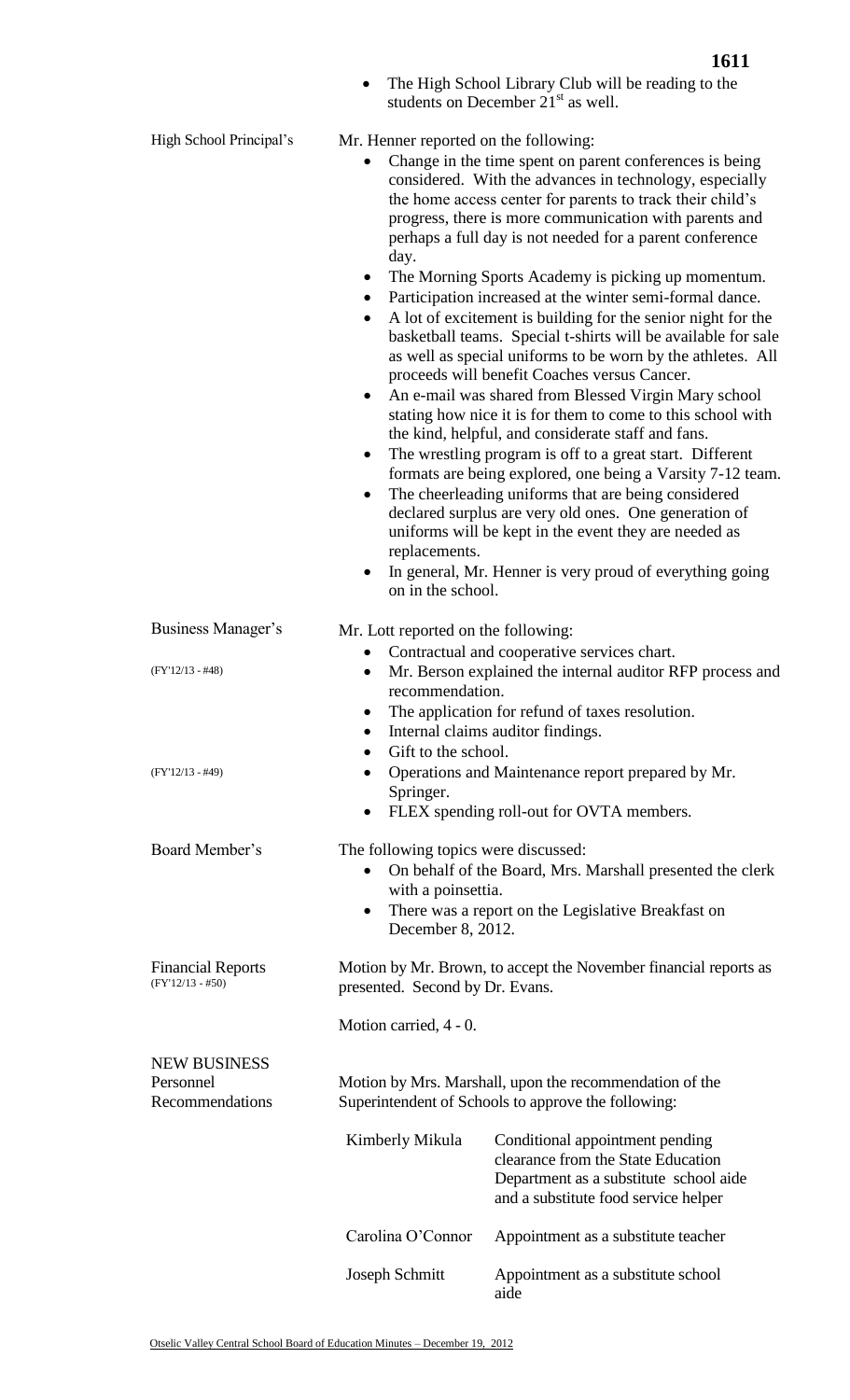| Second by Mrs. Liuzzo.<br>Motion carried, 4 - 0.<br>Extra-Curricular<br>Motion by Dr. Evans, upon the recommendation of the<br>Superintendent of Schools to approve the following extra-curricular<br>Appointments<br>appointments with stipends according to the 2011-2014 OVTA<br>contract.<br><b>Matthew Williams</b><br>Appointment as a substitute wrestling<br>coach, at a pro-rated stipend<br>Second by Mrs. Liuzzo.<br>Motion carried, 4 - 0.<br>Dual Enrollment<br>Motion by Mrs. Marshall, upon the recommendation of the<br>Superintendent of Schools, to grant the request made by Barbara<br>Requests<br>$(FY'12/13 - #51)$<br>Warner for Jacob Warner to be dually enrolled in Otselic Valley<br>Central School and New Life Christian School for the 2012-2013<br>school year and the 2013-2014 school year. Second by Dr. Evans.<br>Motion carried, 4 - 0.<br>Motion by Dr. Evans, to accept the recommendations of the<br>Committee on Special<br>Education<br>Committee on Special Education resulting from the meetings on<br>Recommendations<br>December 12, 2012. Second by Mr. Brown.<br>Motion carried, 4 - 0.<br><b>Business</b><br>Motion by Dr. Evans, upon the recommendation of the<br>Administrator/<br>Superintendent of Schools, to approve the business<br><b>Manager Working</b><br>administrator/manager working conditions retroactive to July 1,<br>Conditions<br>2012. Second by Mrs. Liuzzo.<br>$(FY'12/13 - #52)$<br>Motion carried, 4 - 0.<br>$2013 - 2017$ Internal<br>Motion by Mrs. Marshall, upon the recommendation of the<br>Superintendent of Schools, to appoint Questar III BOCES to provide<br><b>Auditor Services</b><br>the District's internal auditing services for $2013 - 2017$ at a fee of<br>\$44,495.00. Second by Dr. Evans.<br>Motion carried, 4 - 0.<br>Abolishment of a Civil<br>Motion by Dr. Evans, upon the recommendation of the<br><b>Service Position</b><br>Superintendent of Schools, to adopt the following resolution:<br>Due to economic times, the reduction in State Aid, decreased<br>enrollment, and District's efforts to limit the financial burden<br>on its taxpayers, the Board of Education resolves to<br>abolish the following typist position:<br><b>Position</b><br><b>Least Senior Staff</b><br><b>Effective</b><br><b>Number</b><br><b>Member</b><br><b>Date</b><br><b>Impacted by the</b><br><b>Abolishment</b><br>Typist<br>$\mathbf{1}$<br><b>Tammy Allen</b><br>December 31,<br>2012 |  |  |  | 1612 |  |
|-------------------------------------------------------------------------------------------------------------------------------------------------------------------------------------------------------------------------------------------------------------------------------------------------------------------------------------------------------------------------------------------------------------------------------------------------------------------------------------------------------------------------------------------------------------------------------------------------------------------------------------------------------------------------------------------------------------------------------------------------------------------------------------------------------------------------------------------------------------------------------------------------------------------------------------------------------------------------------------------------------------------------------------------------------------------------------------------------------------------------------------------------------------------------------------------------------------------------------------------------------------------------------------------------------------------------------------------------------------------------------------------------------------------------------------------------------------------------------------------------------------------------------------------------------------------------------------------------------------------------------------------------------------------------------------------------------------------------------------------------------------------------------------------------------------------------------------------------------------------------------------------------------------------------------------------------------------------------------------------------------------------------------------------------------------------------------------------------------------------------------------------------------------------------------------------------------------------------------------------------------------------------------------------------------------------------------------------------------------------------------------------------------------------------------------------------------------------------------------|--|--|--|------|--|
|                                                                                                                                                                                                                                                                                                                                                                                                                                                                                                                                                                                                                                                                                                                                                                                                                                                                                                                                                                                                                                                                                                                                                                                                                                                                                                                                                                                                                                                                                                                                                                                                                                                                                                                                                                                                                                                                                                                                                                                                                                                                                                                                                                                                                                                                                                                                                                                                                                                                                     |  |  |  |      |  |
|                                                                                                                                                                                                                                                                                                                                                                                                                                                                                                                                                                                                                                                                                                                                                                                                                                                                                                                                                                                                                                                                                                                                                                                                                                                                                                                                                                                                                                                                                                                                                                                                                                                                                                                                                                                                                                                                                                                                                                                                                                                                                                                                                                                                                                                                                                                                                                                                                                                                                     |  |  |  |      |  |
|                                                                                                                                                                                                                                                                                                                                                                                                                                                                                                                                                                                                                                                                                                                                                                                                                                                                                                                                                                                                                                                                                                                                                                                                                                                                                                                                                                                                                                                                                                                                                                                                                                                                                                                                                                                                                                                                                                                                                                                                                                                                                                                                                                                                                                                                                                                                                                                                                                                                                     |  |  |  |      |  |
|                                                                                                                                                                                                                                                                                                                                                                                                                                                                                                                                                                                                                                                                                                                                                                                                                                                                                                                                                                                                                                                                                                                                                                                                                                                                                                                                                                                                                                                                                                                                                                                                                                                                                                                                                                                                                                                                                                                                                                                                                                                                                                                                                                                                                                                                                                                                                                                                                                                                                     |  |  |  |      |  |
|                                                                                                                                                                                                                                                                                                                                                                                                                                                                                                                                                                                                                                                                                                                                                                                                                                                                                                                                                                                                                                                                                                                                                                                                                                                                                                                                                                                                                                                                                                                                                                                                                                                                                                                                                                                                                                                                                                                                                                                                                                                                                                                                                                                                                                                                                                                                                                                                                                                                                     |  |  |  |      |  |
|                                                                                                                                                                                                                                                                                                                                                                                                                                                                                                                                                                                                                                                                                                                                                                                                                                                                                                                                                                                                                                                                                                                                                                                                                                                                                                                                                                                                                                                                                                                                                                                                                                                                                                                                                                                                                                                                                                                                                                                                                                                                                                                                                                                                                                                                                                                                                                                                                                                                                     |  |  |  |      |  |
|                                                                                                                                                                                                                                                                                                                                                                                                                                                                                                                                                                                                                                                                                                                                                                                                                                                                                                                                                                                                                                                                                                                                                                                                                                                                                                                                                                                                                                                                                                                                                                                                                                                                                                                                                                                                                                                                                                                                                                                                                                                                                                                                                                                                                                                                                                                                                                                                                                                                                     |  |  |  |      |  |
|                                                                                                                                                                                                                                                                                                                                                                                                                                                                                                                                                                                                                                                                                                                                                                                                                                                                                                                                                                                                                                                                                                                                                                                                                                                                                                                                                                                                                                                                                                                                                                                                                                                                                                                                                                                                                                                                                                                                                                                                                                                                                                                                                                                                                                                                                                                                                                                                                                                                                     |  |  |  |      |  |
|                                                                                                                                                                                                                                                                                                                                                                                                                                                                                                                                                                                                                                                                                                                                                                                                                                                                                                                                                                                                                                                                                                                                                                                                                                                                                                                                                                                                                                                                                                                                                                                                                                                                                                                                                                                                                                                                                                                                                                                                                                                                                                                                                                                                                                                                                                                                                                                                                                                                                     |  |  |  |      |  |
|                                                                                                                                                                                                                                                                                                                                                                                                                                                                                                                                                                                                                                                                                                                                                                                                                                                                                                                                                                                                                                                                                                                                                                                                                                                                                                                                                                                                                                                                                                                                                                                                                                                                                                                                                                                                                                                                                                                                                                                                                                                                                                                                                                                                                                                                                                                                                                                                                                                                                     |  |  |  |      |  |
|                                                                                                                                                                                                                                                                                                                                                                                                                                                                                                                                                                                                                                                                                                                                                                                                                                                                                                                                                                                                                                                                                                                                                                                                                                                                                                                                                                                                                                                                                                                                                                                                                                                                                                                                                                                                                                                                                                                                                                                                                                                                                                                                                                                                                                                                                                                                                                                                                                                                                     |  |  |  |      |  |
|                                                                                                                                                                                                                                                                                                                                                                                                                                                                                                                                                                                                                                                                                                                                                                                                                                                                                                                                                                                                                                                                                                                                                                                                                                                                                                                                                                                                                                                                                                                                                                                                                                                                                                                                                                                                                                                                                                                                                                                                                                                                                                                                                                                                                                                                                                                                                                                                                                                                                     |  |  |  |      |  |
|                                                                                                                                                                                                                                                                                                                                                                                                                                                                                                                                                                                                                                                                                                                                                                                                                                                                                                                                                                                                                                                                                                                                                                                                                                                                                                                                                                                                                                                                                                                                                                                                                                                                                                                                                                                                                                                                                                                                                                                                                                                                                                                                                                                                                                                                                                                                                                                                                                                                                     |  |  |  |      |  |
|                                                                                                                                                                                                                                                                                                                                                                                                                                                                                                                                                                                                                                                                                                                                                                                                                                                                                                                                                                                                                                                                                                                                                                                                                                                                                                                                                                                                                                                                                                                                                                                                                                                                                                                                                                                                                                                                                                                                                                                                                                                                                                                                                                                                                                                                                                                                                                                                                                                                                     |  |  |  |      |  |
|                                                                                                                                                                                                                                                                                                                                                                                                                                                                                                                                                                                                                                                                                                                                                                                                                                                                                                                                                                                                                                                                                                                                                                                                                                                                                                                                                                                                                                                                                                                                                                                                                                                                                                                                                                                                                                                                                                                                                                                                                                                                                                                                                                                                                                                                                                                                                                                                                                                                                     |  |  |  |      |  |
|                                                                                                                                                                                                                                                                                                                                                                                                                                                                                                                                                                                                                                                                                                                                                                                                                                                                                                                                                                                                                                                                                                                                                                                                                                                                                                                                                                                                                                                                                                                                                                                                                                                                                                                                                                                                                                                                                                                                                                                                                                                                                                                                                                                                                                                                                                                                                                                                                                                                                     |  |  |  |      |  |
|                                                                                                                                                                                                                                                                                                                                                                                                                                                                                                                                                                                                                                                                                                                                                                                                                                                                                                                                                                                                                                                                                                                                                                                                                                                                                                                                                                                                                                                                                                                                                                                                                                                                                                                                                                                                                                                                                                                                                                                                                                                                                                                                                                                                                                                                                                                                                                                                                                                                                     |  |  |  |      |  |
|                                                                                                                                                                                                                                                                                                                                                                                                                                                                                                                                                                                                                                                                                                                                                                                                                                                                                                                                                                                                                                                                                                                                                                                                                                                                                                                                                                                                                                                                                                                                                                                                                                                                                                                                                                                                                                                                                                                                                                                                                                                                                                                                                                                                                                                                                                                                                                                                                                                                                     |  |  |  |      |  |

Second by Mr. Brown.

Motion carried, 4 - 0.